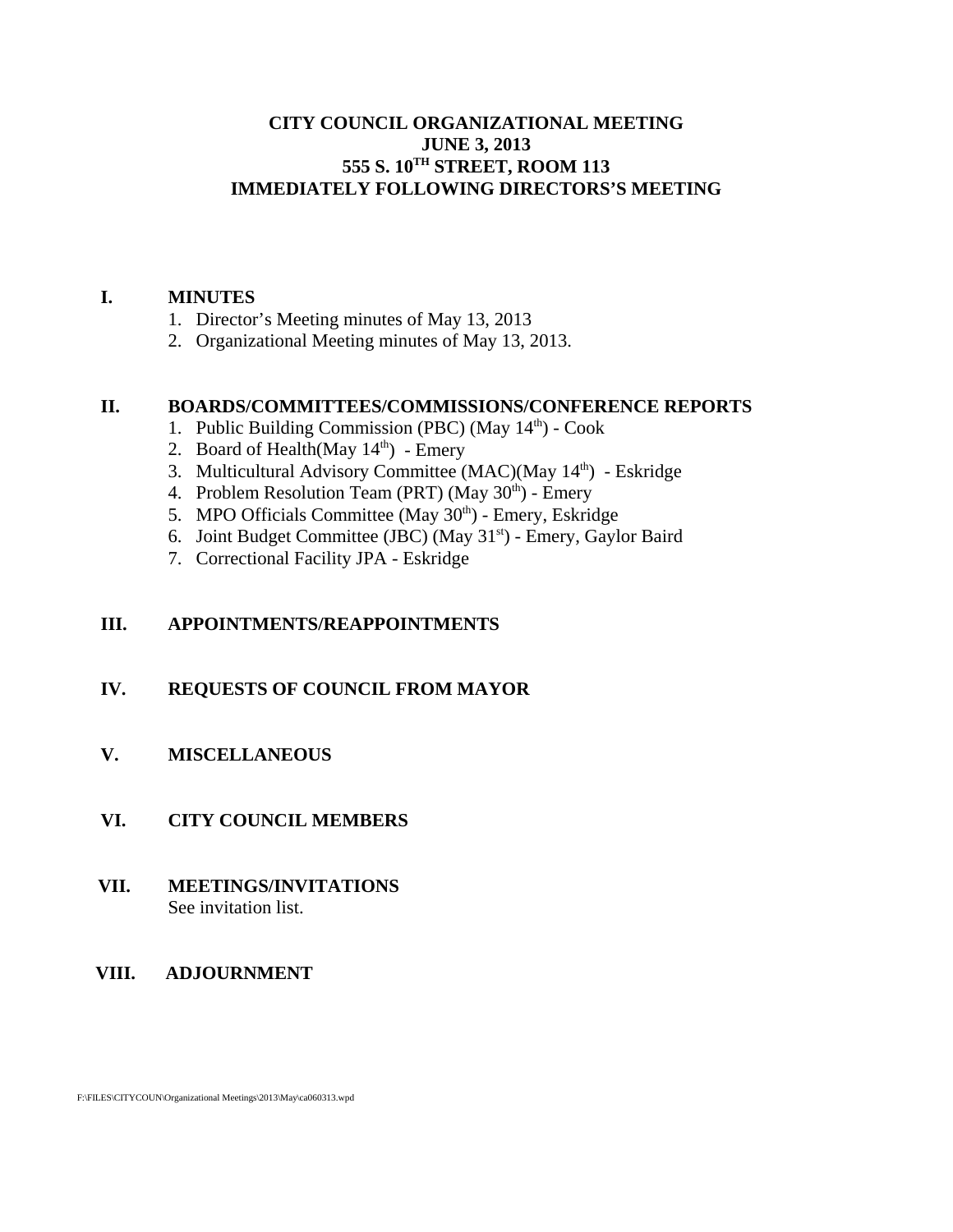## **MINUTES CITY COUNCIL ORGANIZATIONAL MEETING JUNE 3, 2013**

**Present:** Carl Eskridge, Chair; Doug Emery, Vice Chair; Jonathan Cook; Roy Christensen; Trent Fellers; and Leirion Gaylor Baird

#### **Absent:** Jon Camp

**Others:** Trish Owen, Deputy Chief of Staff; Denise Pearce, Senior Policy Counsel

Chair Eskridge opened the meeting at 2:20 p.m. and announced the location of the Open Meetings Act.

### **I. MINUTES**

- 1. Director's Meeting minutes of May 13, 2013
- 2. Organizational Meeting minutes of May 13, 2013.

With no corrections the above minutes were placed on file in the City Council office.

### **II. BOARDS/COMMITTEES/COMMISSIONS/CONFERENCE REPORTS**

# **1. Public Building Commission (PBC) (May 14th) - Cook**

Cook stated the Public Building Commission met with a small agenda, a normal meeting.

# **2. Board of Health(May 14th) - Emery**

Emery stated they received an update on Legislative issues throughout the State and how it will, or could, affect the County Health Board. Also, did a County Health comparison rating Lincoln. Mr. Frederick assembled a document to match certain cities to see how Lincoln does in terms of our ability to use public health. Results look very good.

Emery added then worked on proposed revisions to the Lincoln Lancaster County Air Pollution Control Program, regulations and standards, for compliance with State and Federal guidelines. A small number of businesses affected and are in the group working on the guidelines. Will come before the City Council for approval.

# **3. Multicultural Advisory Committee (MAC)(May 14th) - Eskridge**

Eskridge explained the Multicultural Advisory Committee is represented by the Mayor, department members, and representatives from different ethnic community groups. Meet monthly to discuss common issues, or concerns, on how City government impacts community minorities. The May meeting focused on the StarTran driver and passenger incident. Interesting as they had scheduled a meeting on the subject before the occurrence.

# 4. Problem Resolution Team (PRT) (May 30<sup>th</sup>) - Emery

Emery stated the Problem Resolution Team consists of members from the Police Department, Health, Building and Safety, Stronger-Safer Neighborhoods, Law Department, Weed Authority, Animal Control, and others. We look at the worst properties. They receive violations from two departments to be considered. Now have six Open Cases, one on for over six years. The property is hopefully moving towards conclusion with charges under advisement. The PRT has multiple failures and successes. A huge success is the gentleman with the rocks (boulders) in his front yard. The rocks are now gone and fortunately he received help. The Rose Wood Inn was an issue for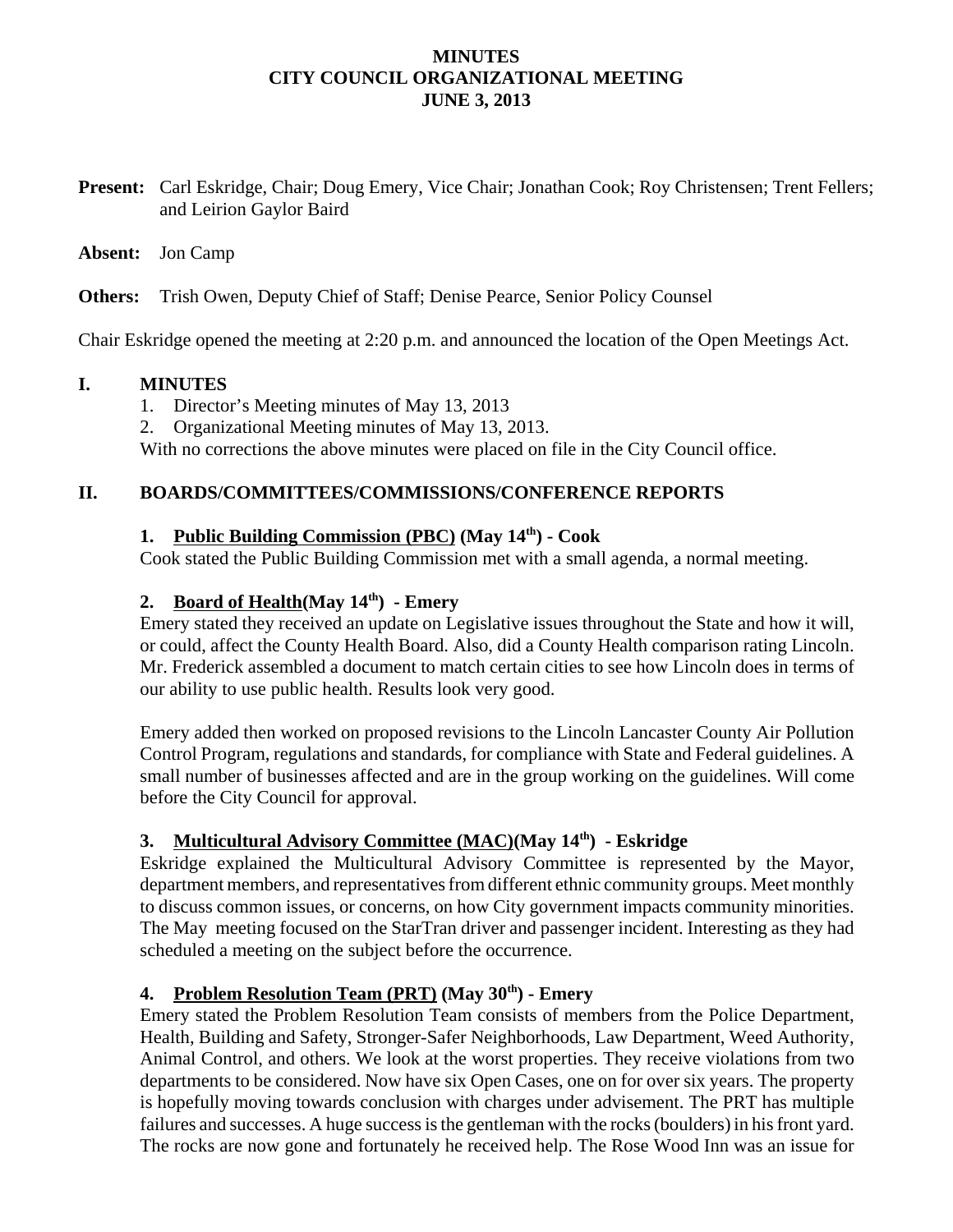a long time. Also had a property where we went in, mediated, and put a lien on the house.

Emery added these are not common run down houses, but bad houses, with three categories: Open, Monitor, and Pending. Open are cases where the criteria has been met, and we are dealing with them. Currently have six in Open. Monitor occurs when one or two of the problems are fixed and now monitoring to fix all. Pending are ones received, either by phone or reported by Officers or PRT Members. After being reported we see if they meet the criteria. Pending cases occur more in Spring as we get mowing, and other lawn issues, which are a little easier. Of the five Pending, two made the new Open List. Often people think they'll meet the criteria but do not and may be limited to a health, building, or police issue. Often we have junk car issues, etc. Never ending.

Eskridge added if anyone receives a problem property call Councilman Emery who will guide you. Emery commented if a constituent calls with a problem, take the address, and name of the owner if available, and we'll have the team inspect to see if it meets the criteria.

# **5. MPO Officials Committee (May 30th) - Emery, Eskridge**

Eskridge stated the MPO is the Metropolitan Planning Organization. Roads, transportation, bike trails committee. The Council Chair and Vice Chair, a rep from the County Board, the Mayor, and Department of Roads Director meet quarterly to discuss issues relative to common projects. A State law that we maintain this organization.

Eskridge added at the last meeting they approved programs and plans. An interesting issue arose relative to sometimes providing certain levels of funding locally. The State, or Federal, provide a percentage. The question came up in regard to the South Beltway Project to which the City pledged funds, and the matches we want in order that this project goes forward. The question raised, "what about the County?" Apparently the County is purchasing some land, but not clear what they've spent. Need to clarify with accountability the amounts the City, and the County, has put forward.

Eskridge commented on this project in particular, but on any kind of railroad project. There is at least one railroad crossing, possibly two, in regard to the South Beltway Project, and our Railroad Transportation Safety funds would be applied. A concern. The Department of Roads volunteered to mediate, and will comprise a listing of responsibilities of all parties.

# **6. Joint Budget Committee (JBC) (May 31st) - Emery, Gaylor Baird**

Emery explained the Joint Budget Committee is a combined County Board and City Committee. Kit Boesch, Human Services Administrator, and the Committee decide where the money will be spent. Basically, a grant system. Originally started when the County contributed \$1.5 million with the City contributing \$500,000. While this amount may be inequitable there are numerous places where the City deals with Human Services issues. When added up, both amounts are very close in contributions. This money has been reduced as the County had tight budgets the last two years, and now what was \$2 million is \$1,250,000. The City has not reduced it's \$500,000. We give two year grants, not to exceed \$10,000, a way to leverage the money and help organizations. Also consists of two additional committees. The way the Keno law was written, a certain percentage of Keno money goes to Keno and gambling prevention. We have a committee to review the Keno money. The committee distributes approximately \$80,000 a year, and put money aside until \$1 million was reached. Now will distribute about \$100,000 of Keno money once a year. Still figuring out what to do with the \$1 million, which has to be a Human Resource Services project.

Emery added Gaylor Baird attended her first meeting last Friday. Mostly had introductions, then reviewed how we're leveraging the money. A lot of the project ends up dealing with items such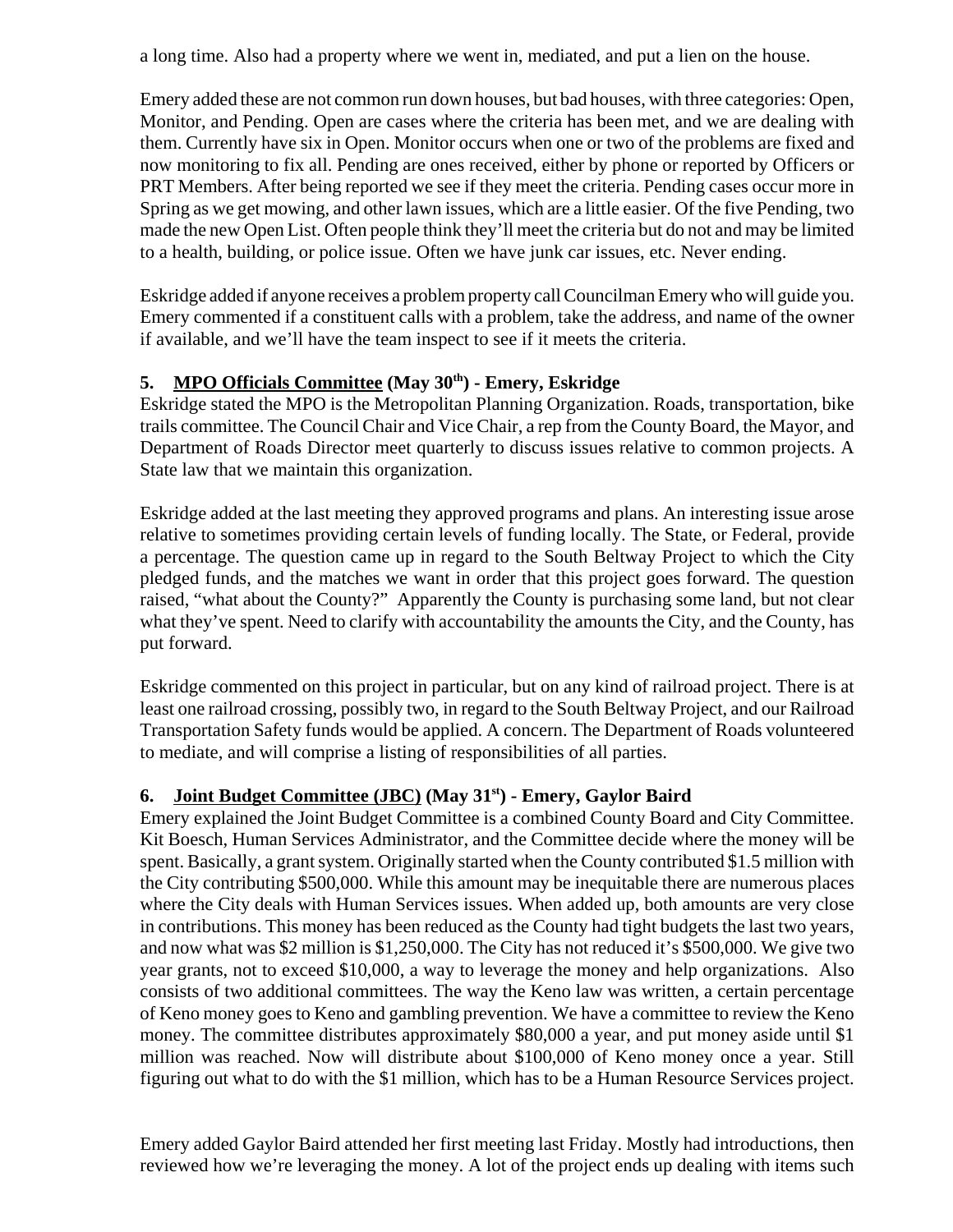as gang activity, working with low income credit unions to deal with the Fast Pay issues, who can charge up to 400%, which is pretty difficult to rise above. Working with the credit unions help, and also other activities. Basically, utilize the money to help people in need.

# **7. Correctional Facility JPA - Eskridge**

Eskridge stated the JPA is represented by the Council Chair, County Commissioners, and the Mayor, with monthly meetings. Mainly approve expenditures presented. There has been a few building issues, mainly flooring concerns. Getting resolved before inmates are housed there. Now plan on the inmates starting to enter the facility by the end of July.

Eskridge added if anyone is interested in touring the Correctional Facility it is possible.

Cook said for clarification, the JPA is for building the jail, the County will run the jail. Emery added we were part of the financing.

# **III. APPOINTMENTS/REAPPOINTMENTS**

Pearce distributed Boards and Commissions Update. She stated some appointments require City Council approval, some not, but done by Executive Order. Pearce stated on the next update will try to list what appointments we have coming. Do try to update every few months.

Cook stated we receive paper copy. Pearce asked if the preference would be to receive electronically? Cook replied he was wondering why distribute hard copy if you send whenever they're due. Pearce replied it is historic practice but more than happy to send to you. Cook would like to receive by email.

# **IV. REQUESTS OF COUNCIL FROM MAYOR** None

**V. MISCELLANEOUS** None

# **VI. CITY COUNCIL MEMBERS**

**Eskridge** stated we are deciding on the Council's assignment list.

Eskridge then stated whenever we have personnel changes the City has to have approved through the City's Personnel Office. The only time we have changes is with an election. The person who signs off on the changes is the Chair. We found this new system somewhat of a headache. It would be easier if Council authorized Meyer to make the changes/approvals. Emery stated Meyer is trusted to do. Eskridge stated it would be helpful.

**MOTION:** Cook made the motion to authorize Mary Meyer to approve the Personnel changes, on the Personnel Action Form, for City Council members. Seconded by Fellers.

Eskridge stated, as an explanation, there have been six Personnel Action sheets in the last two weeks. Terminations of outgoing Council and the hiring of the incoming Council Members.

Voice vote taken, motion passes.

#### **Committee Assignments**

Chair Eskridge stated items on the spread sheet in red may need discussion. The Public Building